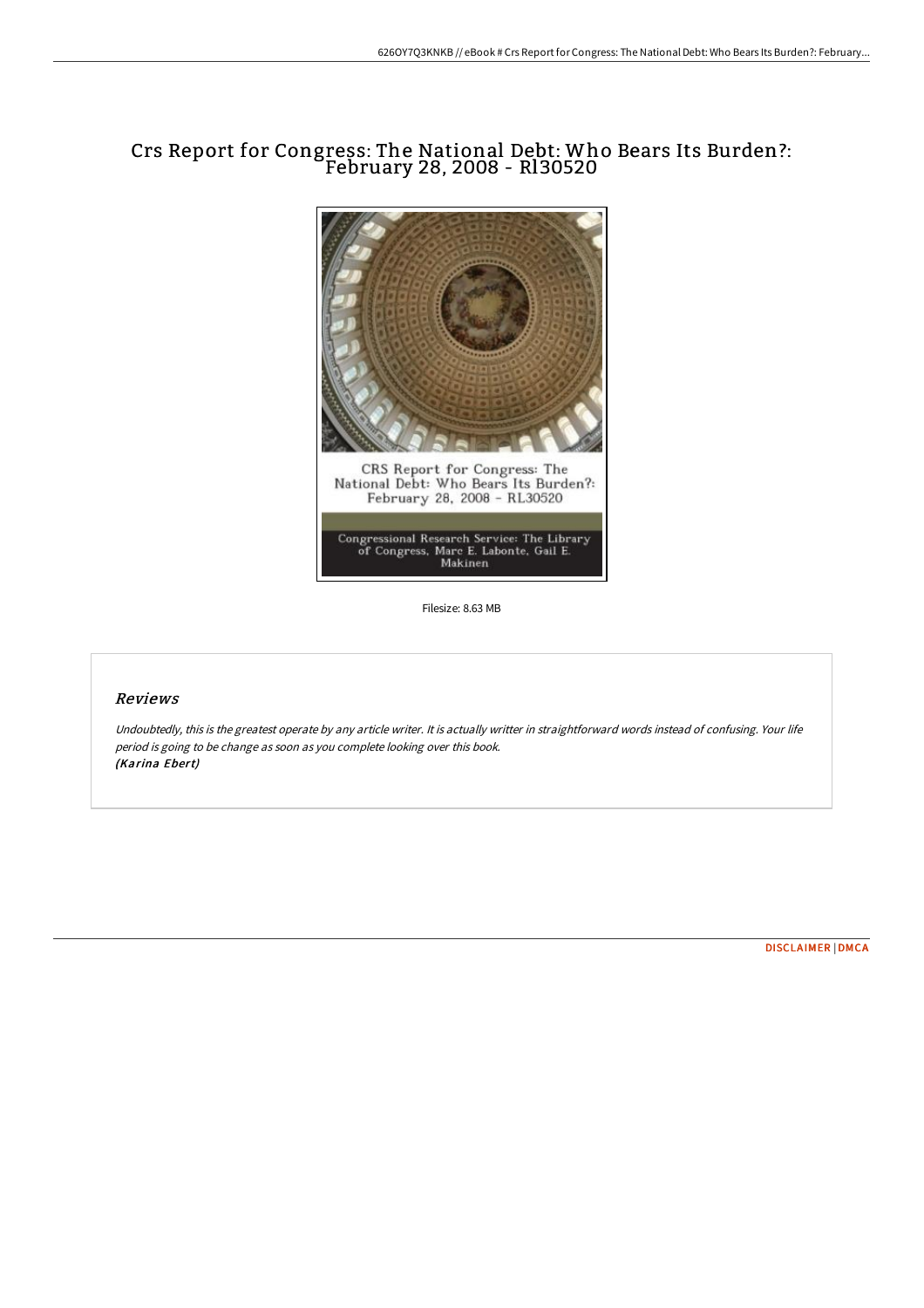### CRS REPORT FOR CONGRESS: THE NATIONAL DEBT: WHO BEARS ITS BURDEN?: FEBRUARY 28, 2008 - RL30520



Bibliogov, United States, 2013. Paperback. Book Condition: New. 246 x 189 mm. Language: English . Brand New Book \*\*\*\*\* Print on Demand \*\*\*\*\*.The United States has been free of a national debt for only two years, 1834 and 1835. In its first year, 1790, the country faced a debt of \$75 million. From FY1998 to FY2001, the federal government ran budget surpluses. Since then, the budget has returned to deficit, and the debt had risen to \$5 trillion by 2007. It rose to a high of 108.6 of gross domestic product (GDP) at the end of World War II; declined to a post-World War II low of 23.8 of GDP in 1974; and, then, rose to another high of 49.5 of GDP in 1993. The national debt results from borrowing to finance budget deficits. Historically, the major cause of debt accumulation has been war. The United States has financed the extraordinary expenditures associated with war by borrowing rather than by raising taxes or printing money. This pattern was broken by the large budget deficits of the 1980s, the first half of the 1990s, and the period subsequent to 2001, which caused the national debt to rise substantially as a fraction of GDP. Although economists have long recognized that a national debt imposes an inescapable burden on a nation, they have debated whether .

Read Crs Report for [Congress:](http://www.bookdirs.com/crs-report-for-congress-the-national-debt-who-be-3.html) The National Debt: Who Bears Its Burden?: February 28, 2008 - RI30520 Online D [Download](http://www.bookdirs.com/crs-report-for-congress-the-national-debt-who-be-3.html) PDF Crs Report for Congress: The National Debt: Who Bears Its Burden?: February 28, 2008 - Rl30520